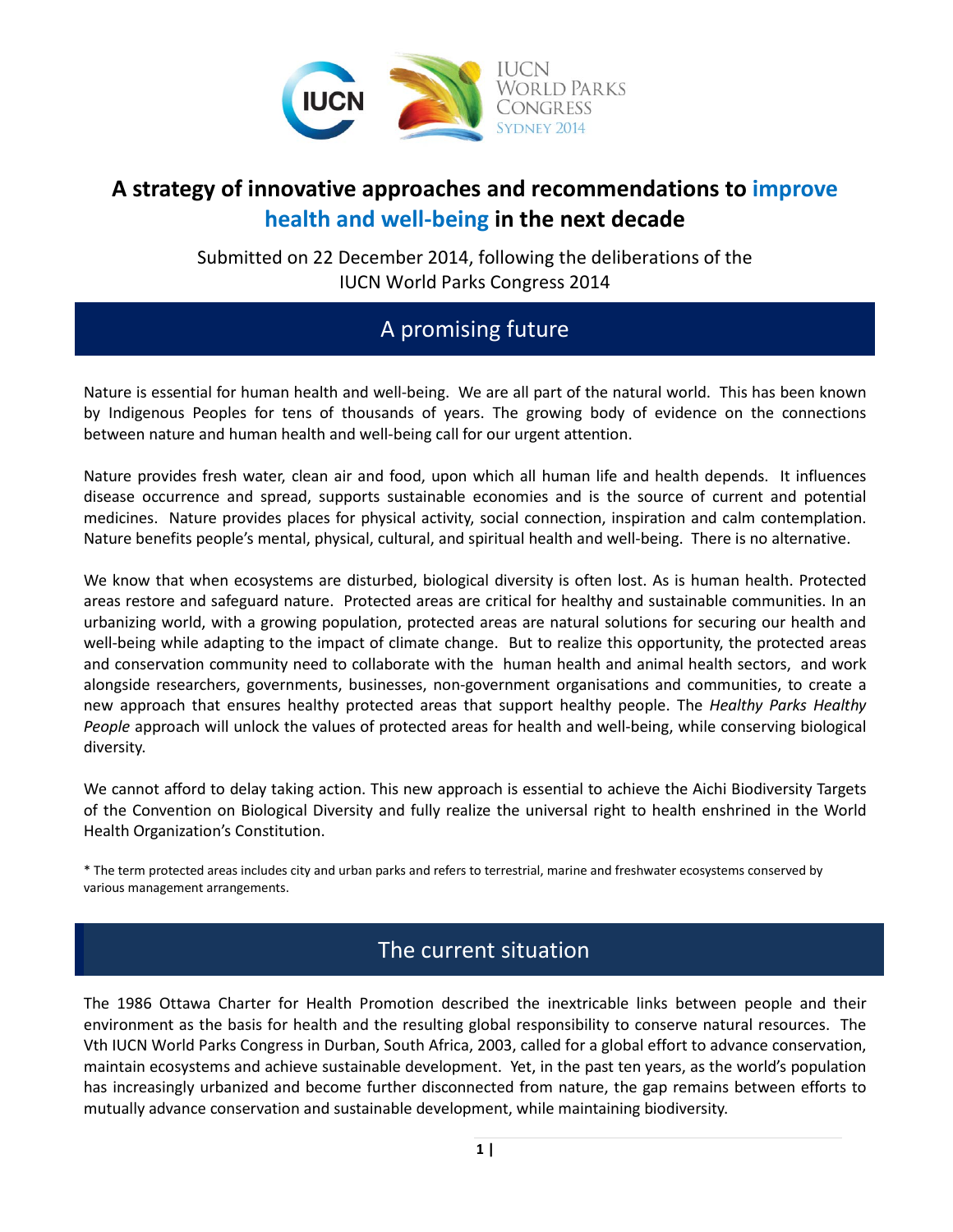Also over this last decade, there has been an alarming global increase in non-communicable diseases such as heart diseases, cancers, chronic respiratory diseases and diabetes. The risk of non-communicable diseases is linked to four factors, including physical inactivity. Whilst urbanization has brought many benefits to society, it increasingly denies people of opportunities for the mental, spiritual and physical health benefits from nature. The research is very clear about the human need for nature, but this situation is likely to worsen as the global population shifts from 54 per cent of people living in cities today to a forecast 70 per cent by 2050. Almost all of this urban growth will occur in less developed countries.

There has been some progress. The number and extent of protected areas has grown and now covers 15.4 per cent of the Earth's land area and 8.4 per cent of the marine and coastal waters. International approaches such as One Health, Ecohealth and *Healthy Parks Healthy People* are fostering international research, collaboration and actions across sectors. Significant research has deepened scientific understanding of the human need for, and connection to, nature. The understanding of the diverse health benefits of protected areas has deepened to also consider the physical, mental, social and spiritual health and well-being benefits. This was a focus of the 1st International *Healthy Parks Healthy People* Congress in Melbourne, Australia, 2010.

However, greater global action is needed. Eco-health experts caution that human impacts on the environment lead to the spread of emerging and infectious disease. Health and well-being decision-makers advocate for a greater focus on preventative health care as a way of reducing the disease burden and associated costs. Conservationists are struggling to win the hearts and minds of an increasingly urbanizing world to conserve biodiversity, even though protected areas contribute to a range of natural solutions to a range of society's challenges, including health and well-being. There is clearly a convergence of interests and the IUCN World Parks Congress 2014 has provided the incentive for change.

We have set a new health and nature agenda for the world. But to realize this opportunity, we need to mobilize the conservation community and human health and animal health sectors, along with researchers, governments, businesses, non-government organisations and communities; and we need to intentionally scale up the body of evidence on the connection between nature and human health and well-being and incorporate it into policy and practice. We must further expand protected areas on land and inland waters, and in coastal and marine areas, and integrate nature into our cities. We must adequately resource and build capacity for the effective management of protected areas to safeguard biodiversity with associated ecosystem services and cultural values. And, we must find new ways to communicate with more persuasive voices to new audiences that parks and protected areas are essential for physical, mental, social and spiritual health of current and future generations.

#### Recommendations for change

- 1. Continue to build the evidence base on the connections between health and nature through knowledge and research using accepted methodologies and share this widely with the conservation and health sectors, researchers, governments, businesses, non-government organisations and communities.
- 2. Ensure better access by Indigenous communities to natural places that are special to them for health, spiritual well-being and cultural connections.
- 3. Learn from indigenous and local communities, which have multi-dimensional approaches to health and wellbeing including connection to country and spiritual and traditional knowledge and practices.
- 4. Integrate the preventative health contribution made by protected areas, including urban parks, into all development planning and accounting processes.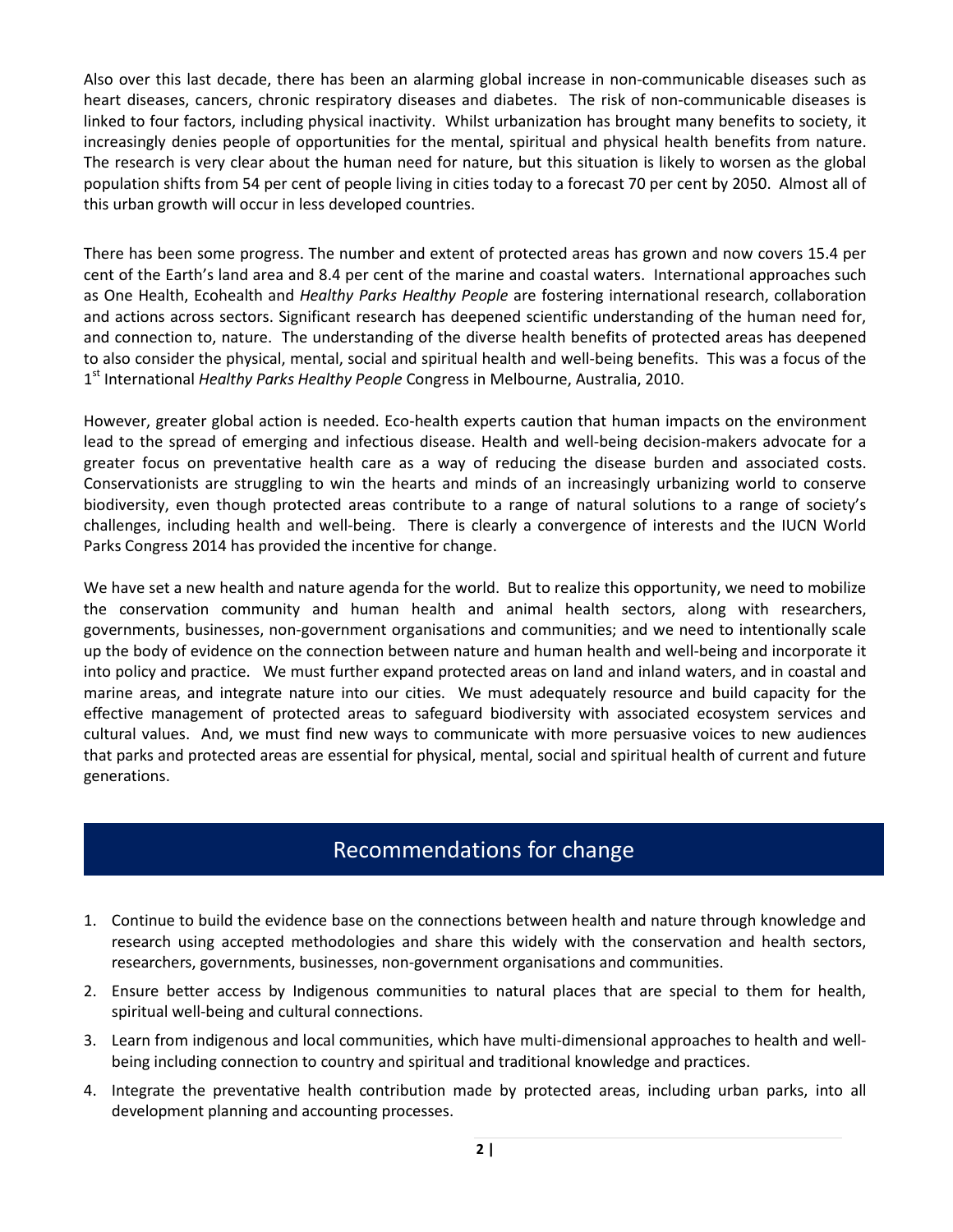- 5. Strengthen global, regional, national and local policies to promote nature's role in health and well-being and address the universal right to nature for health.
- 6. Establish and nurture coalitions of practitioners, policy-makers, change leaders and researchers from diverse sectors to accelerate health and nature approaches at local, national, regional and global scales.
- 7. Revitalize the establishment, governance and management of marine and terrestrial protected areas, including urban parks, to improve biodiversity and maximize human health and well-being outcomes.
- 8. Build the skills and capabilities across the health and protected area sectors.
- 9. Use innovative mechanisms and experiences to connect children and youth to parks and protected areas to engender a love of nature and for the restorative and preventative health and wellbeing benefits provided by nature.
- 10. Ensure that parks and protected areas offer diverse and inclusive opportunities for people to access and experience nature to improve their health and well-being.

### Key partnerships needed

IUCN Health and Well-being Sectors Education Sector Research Institutions / Knowledge Organisations Protected Area Managers, including Urban and City Parks Local, Sub-National and National Governments Urban Planners, Architects and Designers Civil Society Convention on Biological Diversity (CBD) and other Multi-lateral Environmental Agreements (MEAs) United Nations Agencies, particularly the World Health Organisation (WHO) and the Food and Agriculture Organisation (FAO) Funders (Non-Government Sources)

#### **IUCN**

- Promote health and nature linkages and co-benefits for protected areas to all Union members, partner organisations and all relevant sectors.
- Advocate for the health and nature linkages to be more strongly reflected in the Sustainable Development Goals (SDGs).

#### **Health and Well-being Sectors**

- Develop and implement nature-based approaches in preventative health promotion campaigns and activities, including for Indigenous and Local Communities.
- Collaboratively address the management of non-communicable disease and infectious disease by public health, medicine and allied health providers, with health insurers, that are compatible with and maximizes the benefits for human health and ecosystem health (health and protected area co-benefits).
- Develop and support partnerships with the protected areas sector, including urban parks, which incorporate the principles of protected areas, ecosystem health and human and animal health linkages.
- Engage in an ongoing effort to mobilize health and well-being sectors, non-government organizations and civil society to support specific practices that improve health and environmental co-benefits, including for Indigenous and Local Communities.

#### **Protected Area Managers, including Urban and City Parks**

• Incorporate the principles of protected areas, ecosystem health and human health linkages, including for Indigenous and Local Communities, into protected area management (*Healthy Parks Healthy People*